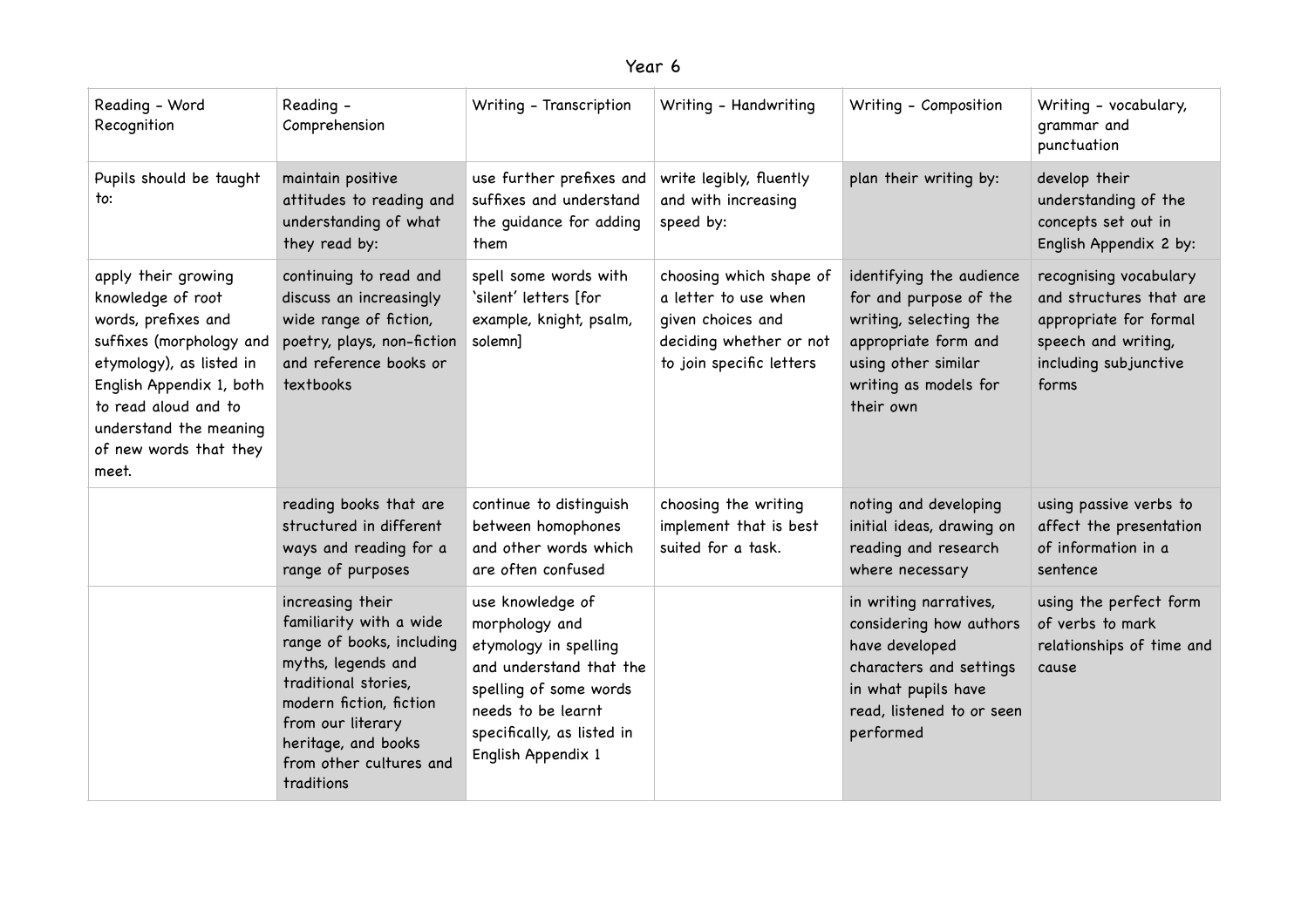| ear |  |
|-----|--|
|-----|--|

| recommending books<br>that they have read to<br>their peers, giving<br>reasons for their choices                                                                                   | use dictionaries to check<br>the spelling and meaning<br>of words                                                     | draft and write by:                                                                                                                              | using expanded noun<br>phrases to convey<br>complicated information<br>concisely                                                             |
|------------------------------------------------------------------------------------------------------------------------------------------------------------------------------------|-----------------------------------------------------------------------------------------------------------------------|--------------------------------------------------------------------------------------------------------------------------------------------------|----------------------------------------------------------------------------------------------------------------------------------------------|
| identifying and<br>discussing themes and<br>conventions in and<br>across a wide range of<br>writing                                                                                | use the first three or<br>four letters of a word<br>to check spelling,<br>meaning or both of<br>these in a dictionary | selecting appropriate<br>grammar and vocabulary,<br>understanding how such<br>choices can change and<br>enhance meaning                          | using modal verbs or<br>adverbs to indicate<br>degrees of possibility                                                                        |
| making comparisons<br>within and across books                                                                                                                                      | use a thesaurus.                                                                                                      | in narratives, describing<br>settings, characters and<br>atmosphere and<br>integrating dialogue to<br>convey character and<br>advance the action | using relative clauses<br>beginning with who,<br>which, where, when,<br>whose, that or with an<br>implied (i.e. omitted)<br>relative pronoun |
| learning a wider range<br>of poetry by heart                                                                                                                                       |                                                                                                                       | précising longer<br>passages                                                                                                                     | learning the grammar<br>for years 5 and 6 in<br>English Appendix 2                                                                           |
| preparing poems and<br>plays to read aloud and<br>to perform, showing<br>understanding through<br>intonation, tone and<br>volume so that the<br>meaning is clear to an<br>audience |                                                                                                                       | using a wide range of<br>devices to build cohesion<br>within and across<br>paragraphs                                                            | indicate grammatical<br>and other features by:                                                                                               |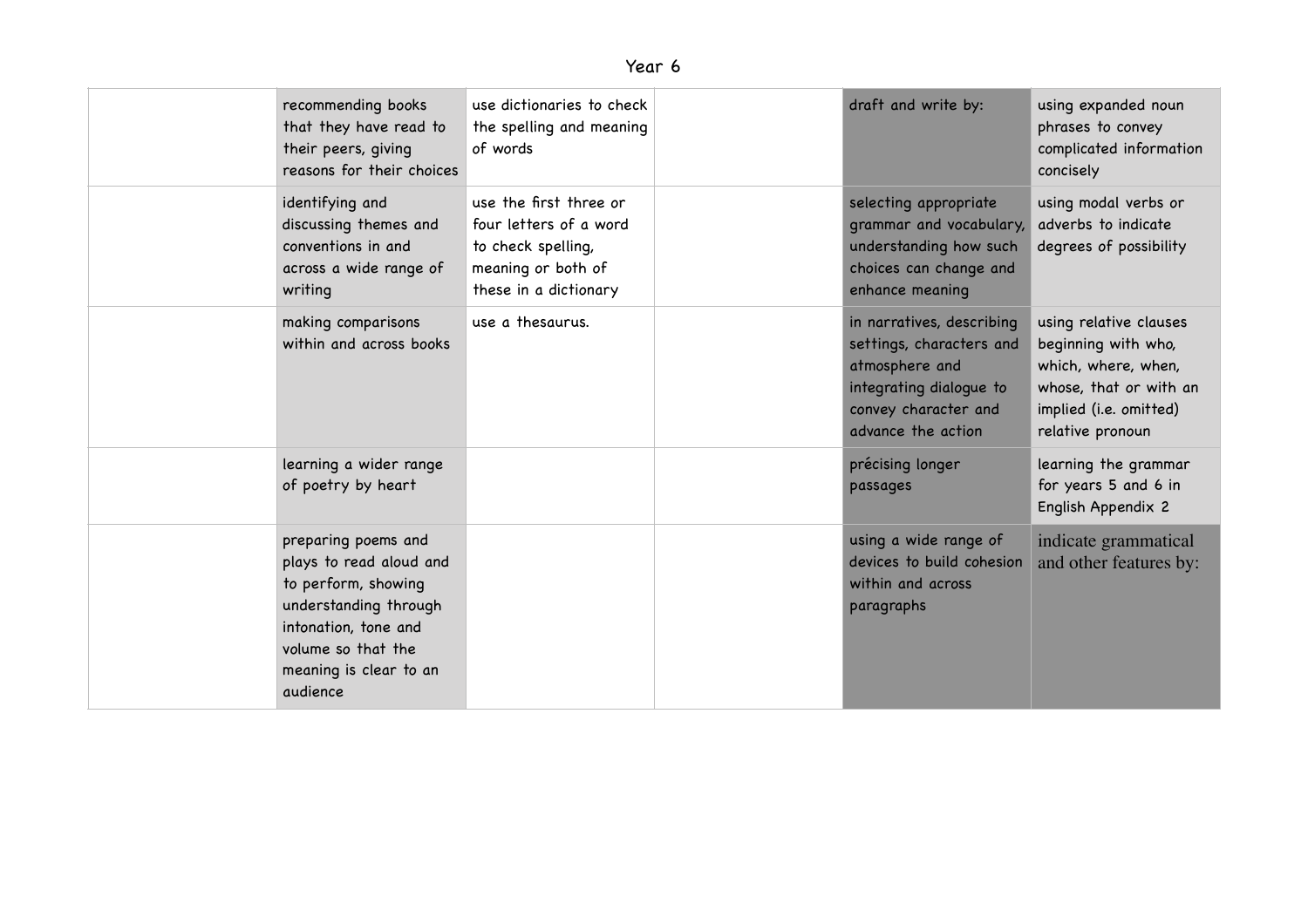| understand what they<br>read by:                                                                                                                           |  | using further<br>organisational and<br>presentational devices to<br>structure text and to<br>guide the reader [for<br>example, headings, bullet<br>points, underlining] | using commas to<br>clarify meaning or<br>avoid ambiguity in<br>writing                      |
|------------------------------------------------------------------------------------------------------------------------------------------------------------|--|-------------------------------------------------------------------------------------------------------------------------------------------------------------------------|---------------------------------------------------------------------------------------------|
| checking that the book<br>makes sense to them,<br>discussing their<br>understanding and<br>exploring the meaning<br>of words in contex                     |  | evaluate and edit by:                                                                                                                                                   | using hyphens to avoid<br>ambiguity                                                         |
| asking questions to<br>improve their<br>understanding                                                                                                      |  | assessing the<br>effectiveness of their<br>own and others' writing                                                                                                      | using brackets, dashes<br>or commas to indicate<br>parenthesis                              |
| drawing inferences such<br>as inferring characters'<br>feelings, thoughts and<br>motives from their<br>actions, and justifying<br>inferences with evidence |  | proposing changes to<br>vocabulary, grammar and<br>punctuation to enhance<br>effects and clarify<br>meaning                                                             | using semi-colons, colons<br>or dashes to mark<br>boundaries between<br>independent clauses |
| predicting what might<br>happen from details<br>stated and implied                                                                                         |  | ensuring the consistent<br>and correct use of tense<br>throughout a piece of<br>writing                                                                                 | using a colon to<br>introduce a list                                                        |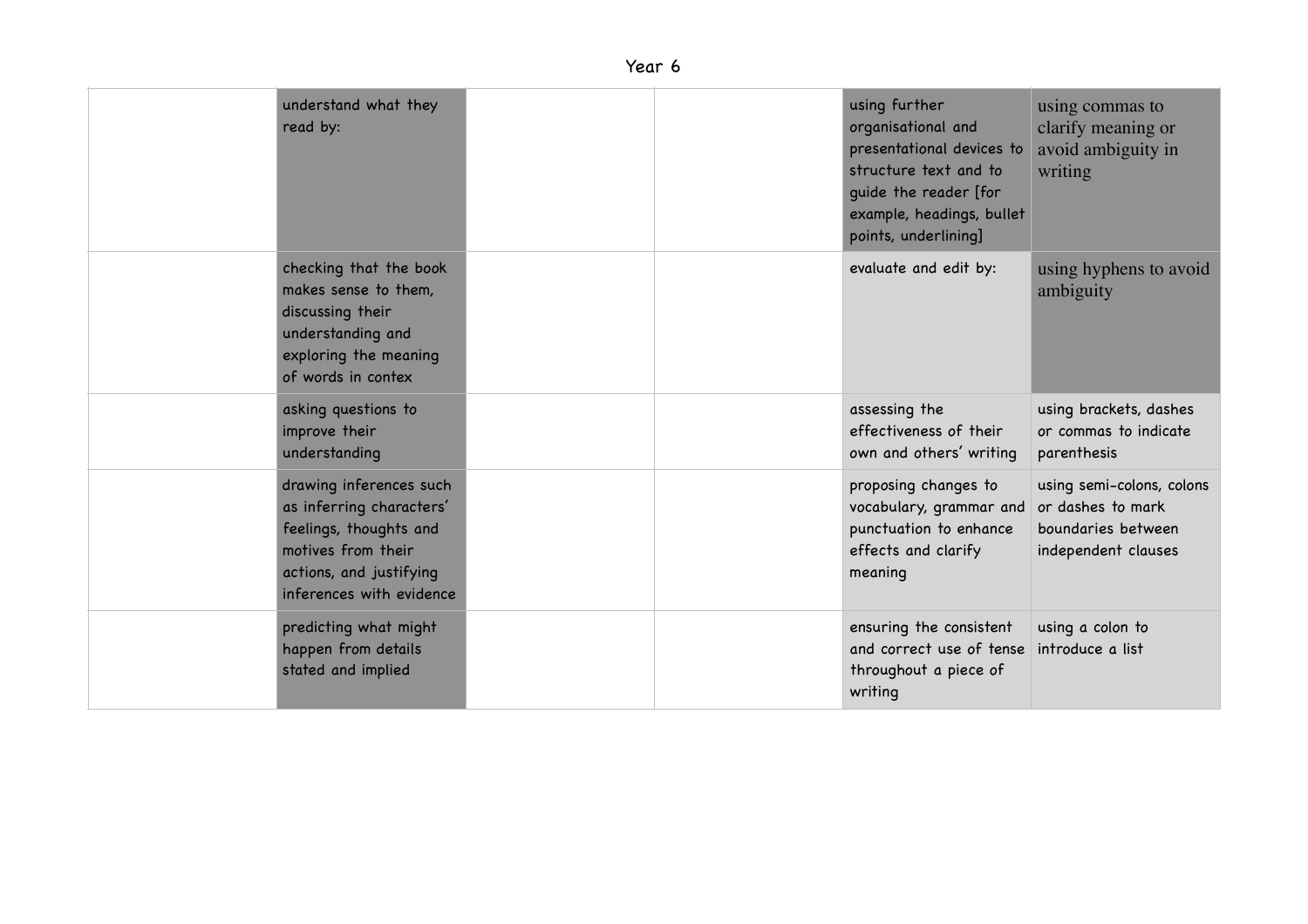| summarising the main<br>ideas drawn from more<br>than one paragraph,<br>identifying key details<br>that support the main<br>ideas |  | ensuring correct subject<br>and verb agreement<br>when using singular and<br>plural, distinguishing<br>between the language<br>of speech and writing<br>and choosing the<br>appropriate register | punctuating bullet points<br>consistently                                                                                                                    |
|-----------------------------------------------------------------------------------------------------------------------------------|--|--------------------------------------------------------------------------------------------------------------------------------------------------------------------------------------------------|--------------------------------------------------------------------------------------------------------------------------------------------------------------|
| identifying how<br>language, structure and<br>presentation contribute<br>to meaning                                               |  | proof-read for spelling<br>and punctuation errors                                                                                                                                                | use and understand the<br>grammatical terminology<br>in English Appendix 2<br>accurately and<br>appropriately in<br>discussing their writing<br>and reading. |
| discuss and evaluate how<br>authors use language,<br>including figurative<br>language, considering<br>the impact on the<br>reader |  |                                                                                                                                                                                                  |                                                                                                                                                              |
| distinguish between<br>statements of fact and<br>opinion                                                                          |  |                                                                                                                                                                                                  |                                                                                                                                                              |
| retrieve, record and<br>present information<br>from non-fiction                                                                   |  |                                                                                                                                                                                                  |                                                                                                                                                              |